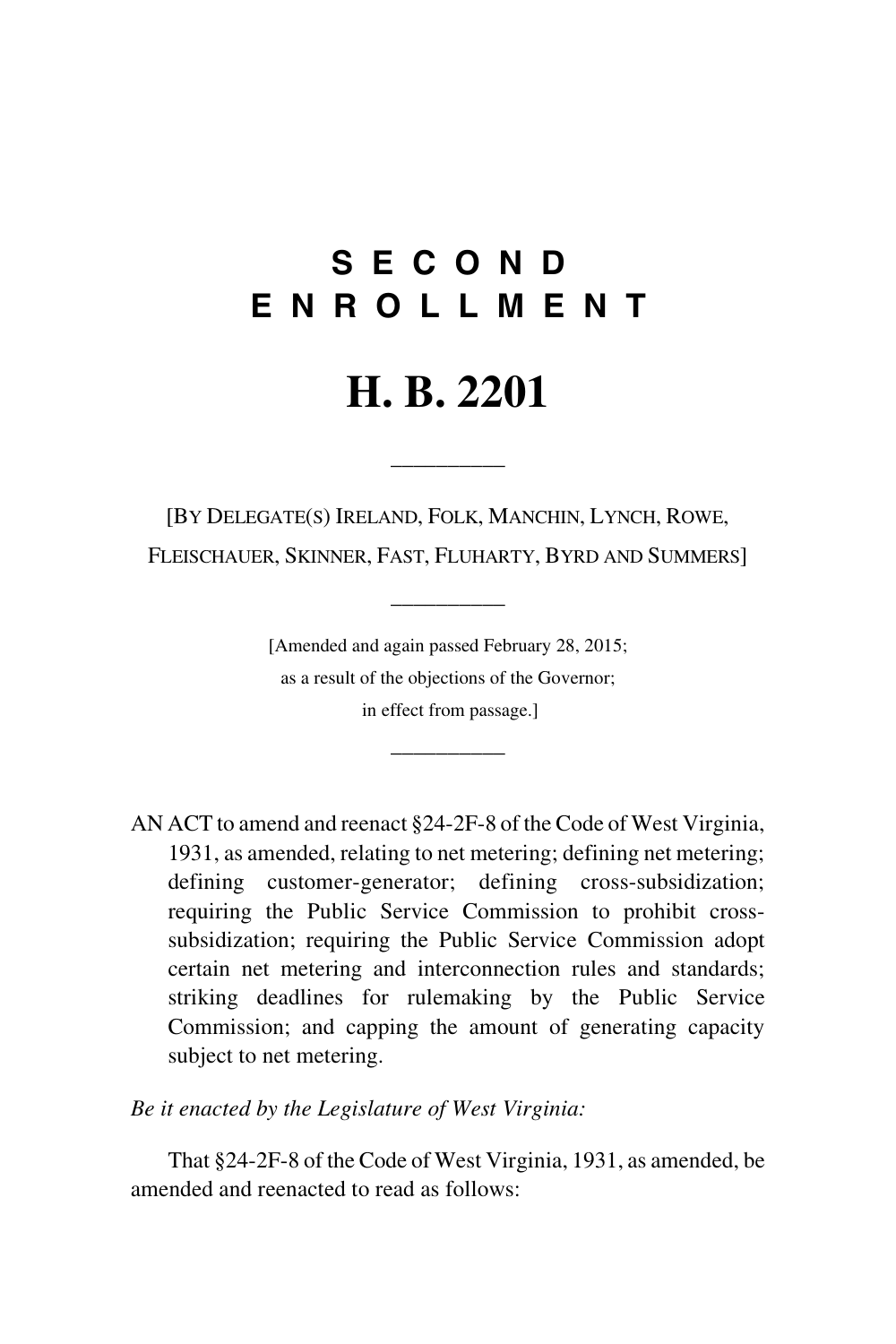### **ARTICLE 2F. NET METERING OF CUSTOMER-GENERATORS.**

### **§24-2F-8. Net metering and interconnection standards.**

 (a) "Net metering" means measuring the difference between electricity supplied by an electric utility and electricity generated from a facility owned or leased and operated by a customer generator when any portion of the electricity generated from the facility is used to offset part or all of the electric retail customer's requirements for electricity.

 (b) "Customer-generator" means an electric retail customer who owns or leases and operates a customer-sited generation project utilizing an alternative or renewable energy resource or a net metering system in this state.

 (c) "Cross-subsidization", for purposes of this section, means the practice of charging costs directly incurred by the electric utility in accommodating a net metering system to electric retail customers who are not customer generators.

 (d) The Public Service Commission shall adopt a rule requiring that all electric utilities provide a rebate or discount at fair value, to be determined by the Public Service Commission, to customer-generators for any electricity generation that is delivered to the utility under a net metering arrangement. The commission shall assure that any net metering tariff does not create a cross-subsidization between customers within one class of service.

 (e) The Public Service Commission shall also consider adopting, by rule, a requirement that all sellers of electricity to retail customers inthe state, including rural electric cooperatives, municipally owned electric facilities or utilities serving less than thirty thousand residential electric customers in this state, offer net metering rebates or discounts to customer-generators.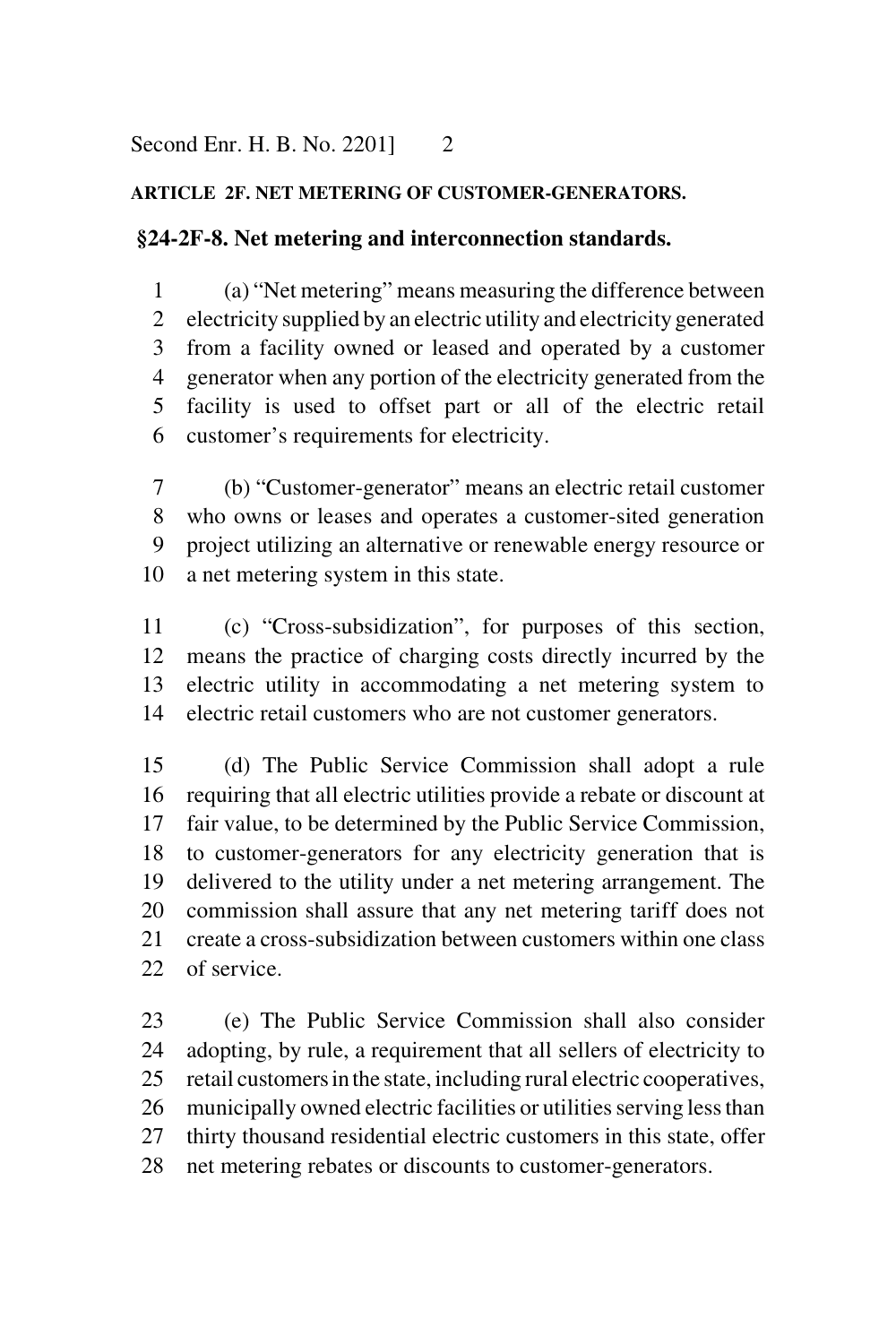#### [Second Enr. H. B. No. 2201

 (f) The Public Service Commission shall institute a general investigation for the purpose of adopting rules pertaining to net metering and the interconnection of eligible electric generating facilities intended to operate in parallel with an electric utility's system. As part of its investigation, the Public Service Commission shall take into consideration rules of other states within the applicable region of the regional transmission organization, as that term is defined in 18 C.F.R. §35.34, that manages a utility's transmission system in any part of this state. Furthermore, the Public Service Commission shall consider increasing the allowed kilowatt capacity for commercial customer-generators to an amount not to exceed five hundred kilowatts and for industrial customer-generators to an amount not to exceed two megawatts. The Public Service Commission shall further consider interconnection standards for combined heat and power.

 (g) An electric utility shall offer net metering to a customer- generator that generates electricity on the customer-generator side of the meter using alternative or renewable energy sources, on a first-come, first-served basis, based on the date of application for interconnection as provided in the rules promulgated by the commission and pursuant to a standard tariff. An electric utility may offer net metering to customer- generators, on a first-come, first-served basis, so long as the total generation capacity installed by all customer-generators is no greater than three percent (3%) of the electric utility aggregate customer peak demand in the state during the previous year, of which no less than one-half percent (0.5%) is reserved for residential customer-generators.

 (h) The Public Service Commission shall adopt a rule requiring compliance with the Institute of the Electrical and Electronics Engineers (IEEE) standards at all times, and as the same shall be amended, including having a disconnect readily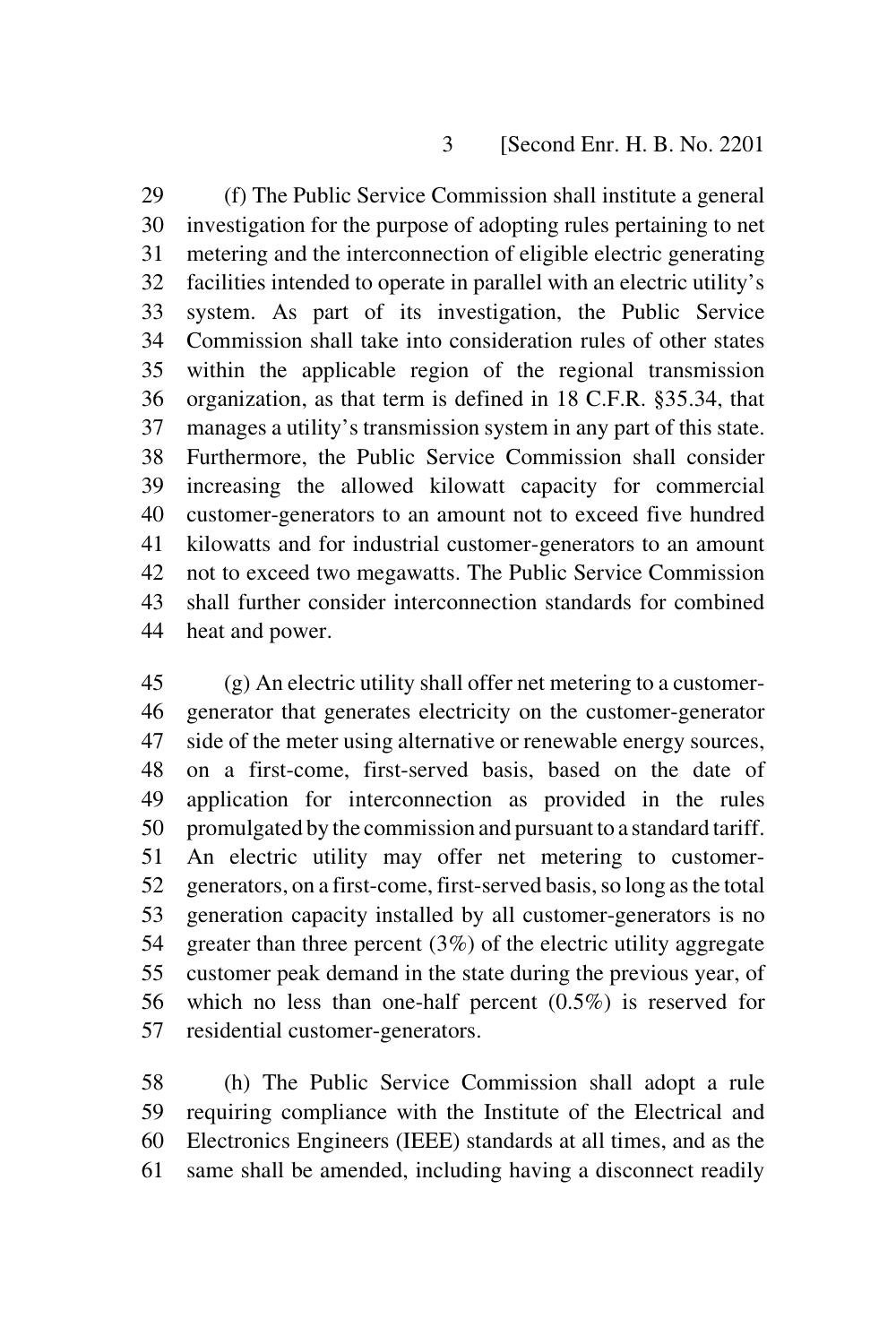## Second Enr. H. B. No. 2201] 4

- accessible to the utility between the facilities of the customer-
- generator and the electric utility.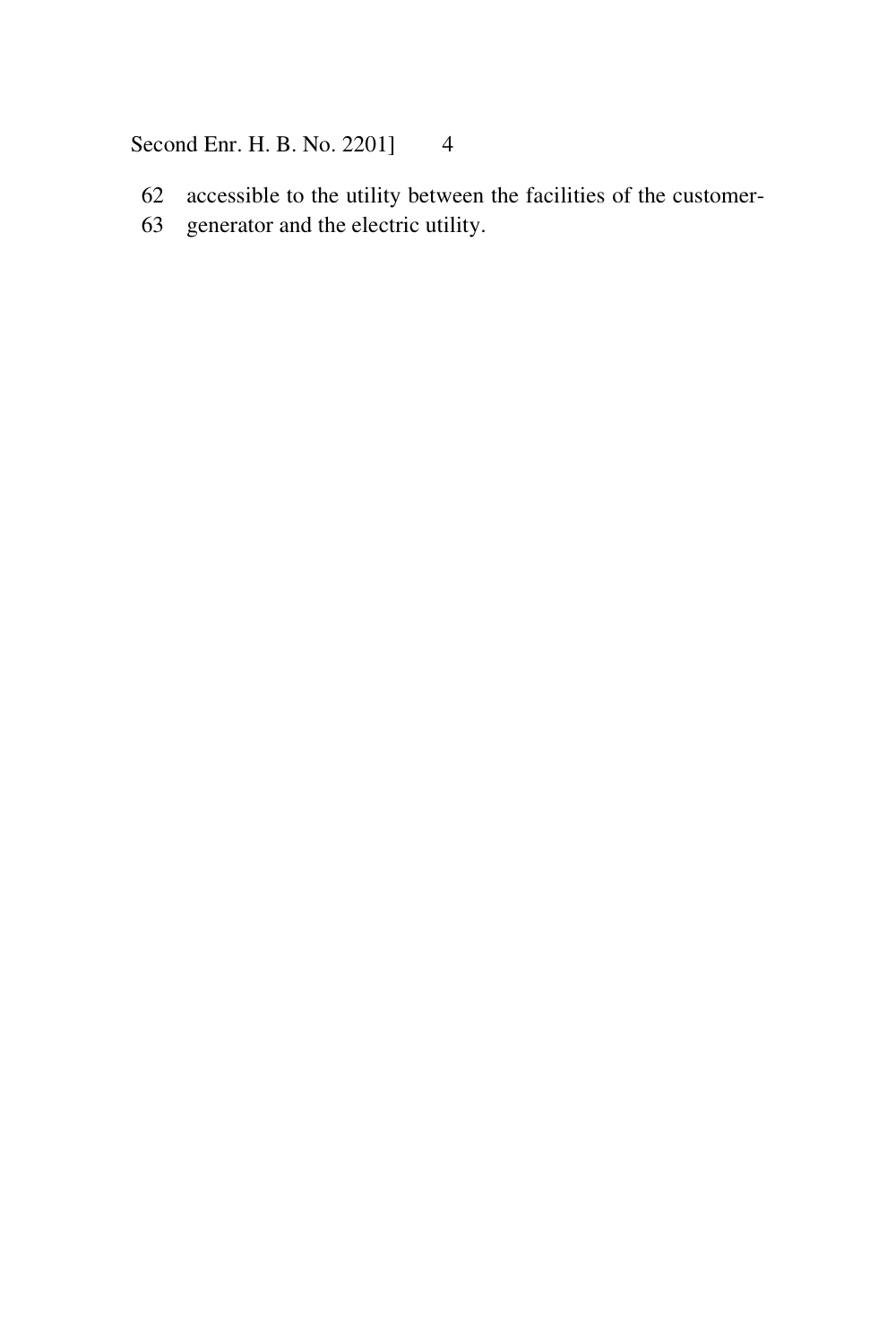5 [Second Enr. H. B. No. 2201

That Joint Committee on Enrolled Bills hereby certifies that the foregoing bill is correctly enrolled.

\_\_\_\_\_\_\_\_\_\_\_\_\_\_\_\_\_\_\_\_\_\_\_\_\_\_\_\_\_\_\_\_\_ *Chairman, House Committee*

*Chairman, Senate Committee* 

\_\_\_\_\_\_\_\_\_\_\_\_\_\_\_\_\_\_\_\_\_\_\_\_\_\_\_\_\_\_\_\_\_

Originating in the House.

In effect from passage.

\_\_\_\_\_\_\_\_\_\_\_\_\_\_\_\_\_\_\_\_\_\_\_\_\_\_\_\_\_\_\_\_\_  *Clerk of the House of Delegates* 

 *Clerk of the Senate*

\_\_\_\_\_\_\_\_\_\_\_\_\_\_\_\_\_\_\_\_\_\_\_\_\_\_\_\_\_\_\_\_\_

\_\_\_\_\_\_\_\_\_\_\_\_\_\_\_\_\_\_\_\_\_\_\_\_\_\_\_\_\_\_\_\_\_

 *Speaker of the House of Delegates* 

\_\_\_\_\_\_\_\_\_\_\_\_\_\_\_\_\_\_\_\_\_\_\_\_\_\_\_\_\_\_\_\_\_ *President of the Senate* 

The within  $\frac{1}{\sqrt{1-\frac{1}{2}}}\left\vert \frac{1}{\sqrt{1-\frac{1}{2}}}\right\vert$  this the  $\frac{1}{\sqrt{1-\frac{1}{2}}}\left\vert \frac{1}{\sqrt{1-\frac{1}{2}}}\right\vert$ 

 $\overline{\phantom{a}}$  , where  $\overline{\phantom{a}}$ 

day of  $\qquad \qquad .2015.$ 

\_\_\_\_\_\_\_\_\_\_\_\_\_\_\_\_\_\_\_\_\_\_\_\_\_\_\_\_\_\_\_\_\_\_ *Governor*